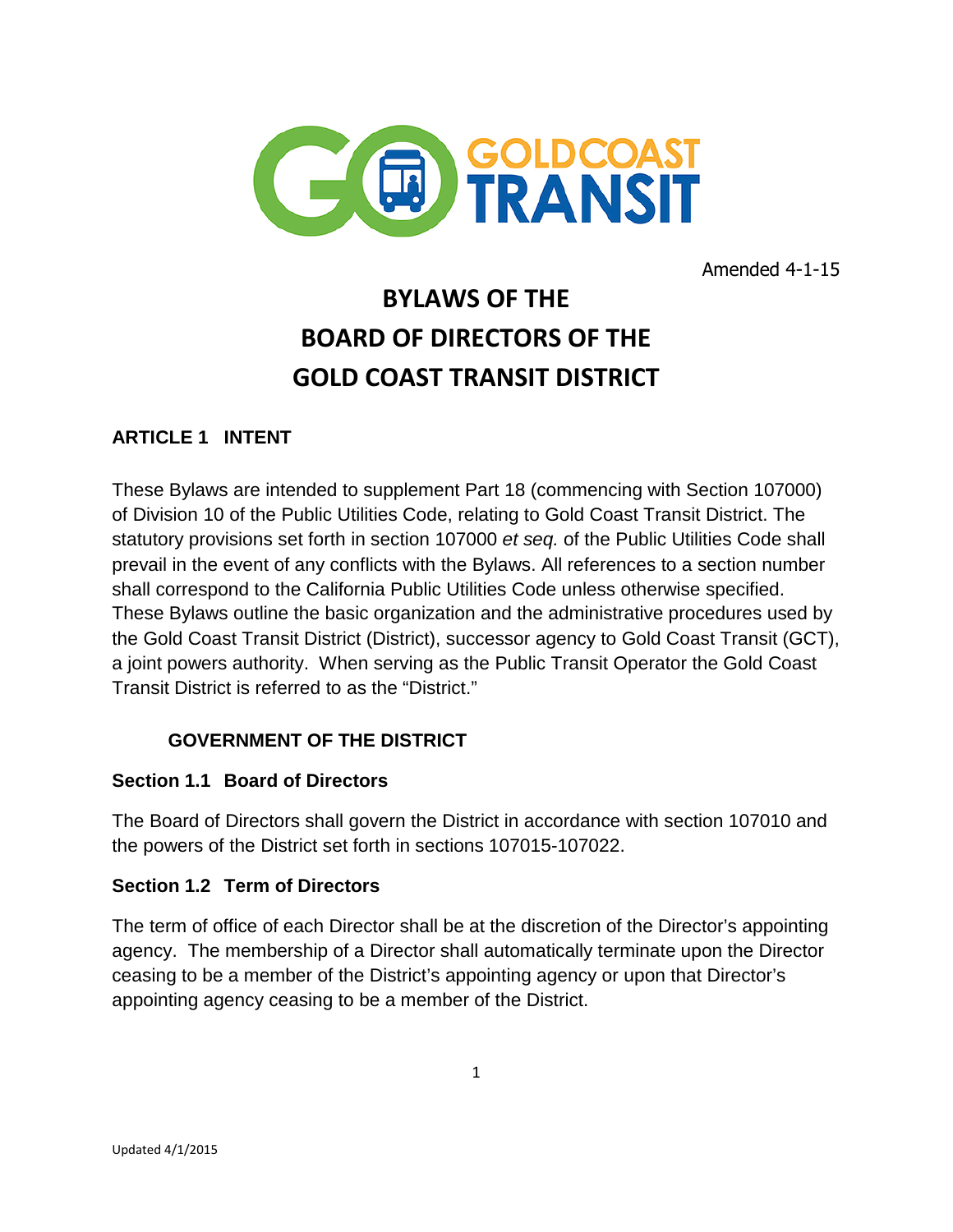#### **Section 1.3 Ex Officio Members**

An ex officio member is defined as a non-voting member of the Board and/or committee. Ex officio members are not counted for quorum purposes. Ex officio members are not Directors.

The Board may appoint one or more ex officio members subject to Board adopted procedures pursuant to section 107010(c). Ex officio members shall not be entitled to vote, pursuant to section 107010 *et seq.* of the Public Utilities Code.

The appointment, roles and responsibilities of the ex officio members shall be determined by a majority of the Board. Ex officio members shall serve at the pleasure of the Board.

#### **Section 1.4 Chair and Vice Chair**

- (a) Pursuant to section 107011, the Board shall at its first meeting and annually thereafter at the first regular meeting in December of each calendar year elect one of its Directors to serve as Chair and one of its Directors to serve as Vice Chair. The Chair and Vice Chair shall begin service at the first regular meeting in January immediately following the election, and shall serve until the beginning of the first regular meeting in January of the succeeding calendar year.
- (b) The Chair and Vice Chair shall serve a one-year (1 year) term.
- (c) The duties and powers of the Chair are as follows:
	- i. The Chair shall preside at all regular and special meetings. The Chair shall preserve order and decorum and decide all questions of order and procedure not otherwise provided for in these Bylaws
	- ii. The Chair shall be entitled to make or second any motion, and to discuss and present any matter as a member of the Board without having to step down as Chair.
	- iii. The Chair may appoint committee members from time to time for any purpose the Chair deems proper for the conduct of Board business.
	- iv. The Chair shall execute all documents approved by the Board.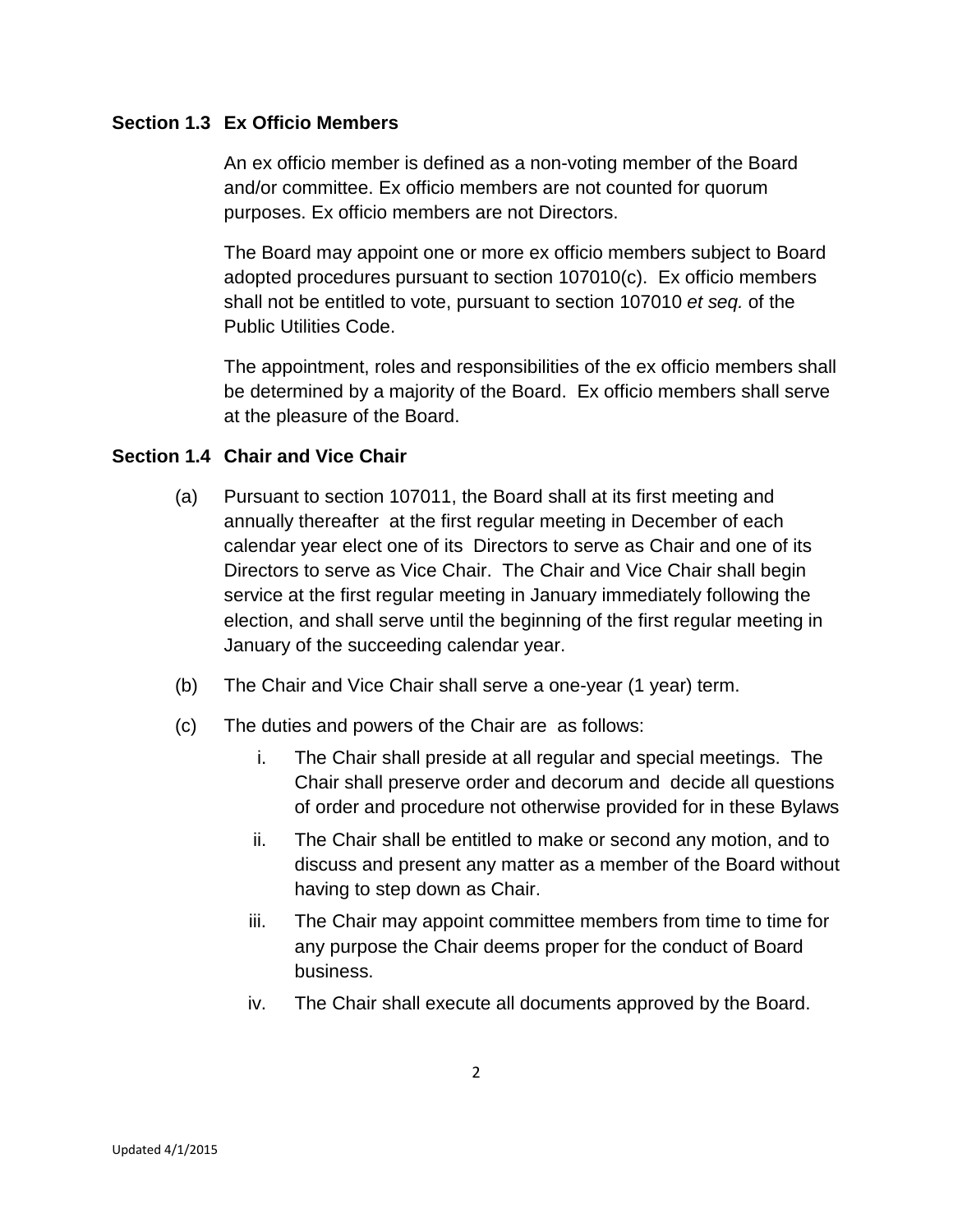- v. The Chair shall be responsible to oversee that all actions of the Board are implemented and maintain consultations with the General Manager and legal counsel.
- (d) The duties and powers of the Vice Chair are as follows:
	- i. The Vice-Chair shall assume all duties and powers of the Chair in the Chair's absence from any meeting. In the absence of both the Chair and Vice-Chair, the Directors shall nominate and elect a Director to serve as Chair Pro Tempore during the absence.
	- ii. Should the office of the Chair become vacant during the calendar year, the Vice-Chair shall assume the office of the Chair for the reminder of such term.
	- iii. Should the office of the Vice Chair become vacant, the nomination and selection of the Vice Chair shall be placed on the agenda and acted upon by the Board of Directors.
	- iv. In the event of a vacancy of both the Chair and Vice Chair, the election to fill these positions for the remainder of the term shall be held at the next regularly scheduled meeting.

#### **Section 1.5 Board Responsibilities**

- (a) The Board shall consider staff recommendations, adopt policies, conduct hearings, make appointments, and perform all other activities required via motion, resolution, or ordinance to further the mission and goals of the District; comply with federal, state, and local laws; and provide staff guidance and oversight to fulfill its fiduciary responsibilities to the constituencies it serves.
- (b) As set forth in section 107010 (f-g), the Board shall:
	- 1. adopt an annual budget;
	- 2. adopt administrative ordinances, resolutions, regulations, rules, bylaws, policies and procedures prescribing the powers and duties of the district officers, the method of appointment of the district employees, and methods, procedures, and systems of operation and management of the district;
	- 3. make determination of policy for the District;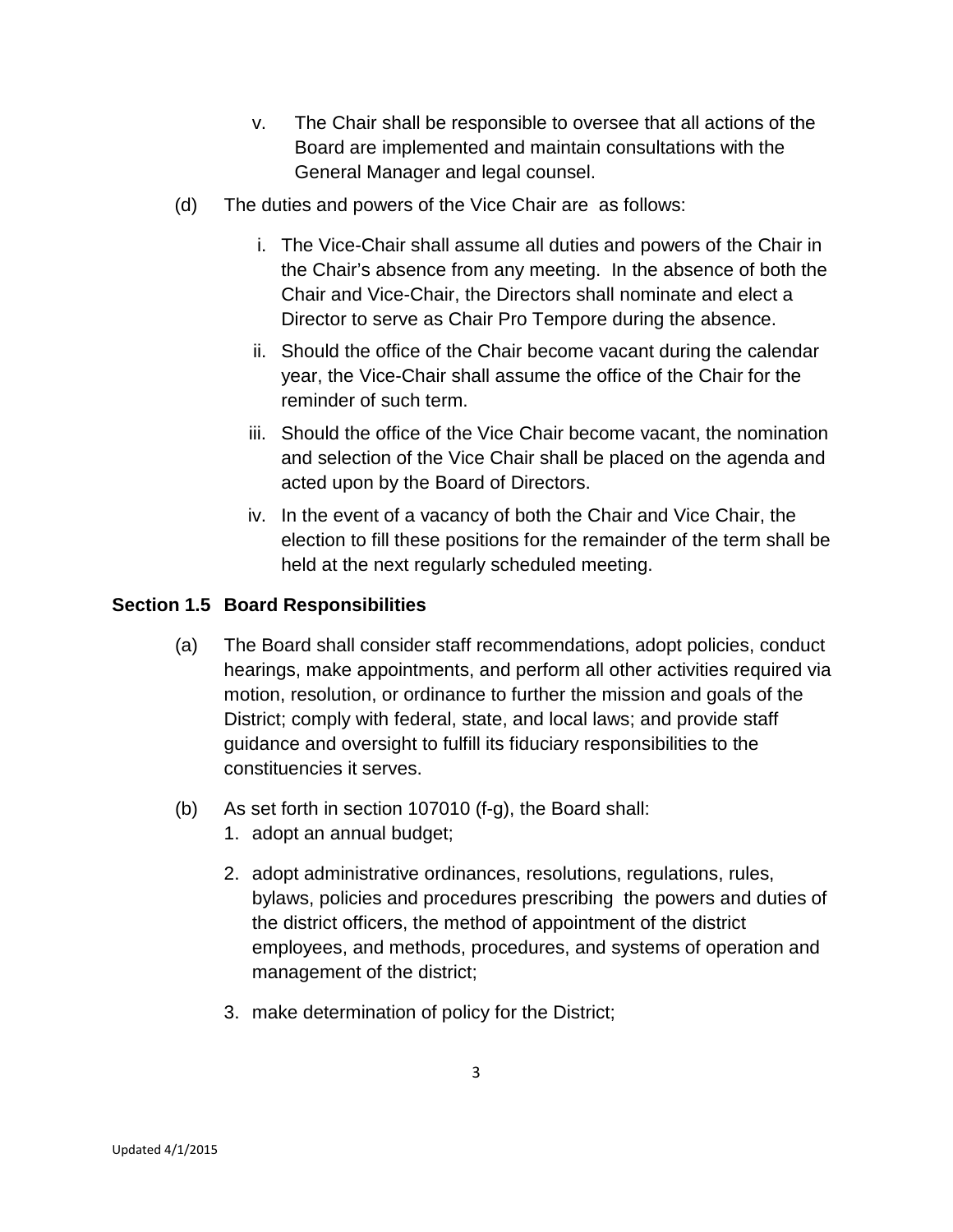- 4. adopt a conflict-of-interest code;
- 5. cause a post audit of the financial transactions and records of the District to be made at least annually by a certified public accountant;
- 6. create and administer funds of the district;
- 7. adopt priorities reflecting the District's goals; and,
- 8. do any and all things necessary to carry out the purpose of this section.

# **ARTICLE 2 GENERAL MANAGER**

#### **Section 2.1**

- (a) Pursuant to section 107020(d), The Board shall select and employ a General Manager to serve as administrative head of the District
- (b) The General Manager shall serve as the Secretary of the Board. The Secretary shall keep the official minutes of all meetings of the Board, and shall perform such other duties as determined by the Board.

#### **Section 2.2 Duties and Powers**

- (a) The duties of the General Manager are subject to the discretion and control of the Board.
- (b) The duties shall include the following:
	- i. All duties and responsibilities assigned, delegated to the administrative head of the District or allowed by federal, state and local law, rule, statute, regulation and/or ordinance.
	- ii. All necessary liaison activities between the District and federal, state and local public agencies relating to public transportation services originating or terminating within the geographical boundaries of the District.
	- iii. All necessary activities required by law to plan, organize, coordinate, direct and evaluate the activities of the District, including (a) the organization and administration of Board and committee meetings; (b) the development and management of the operating and capital budgets of the District; (c) the management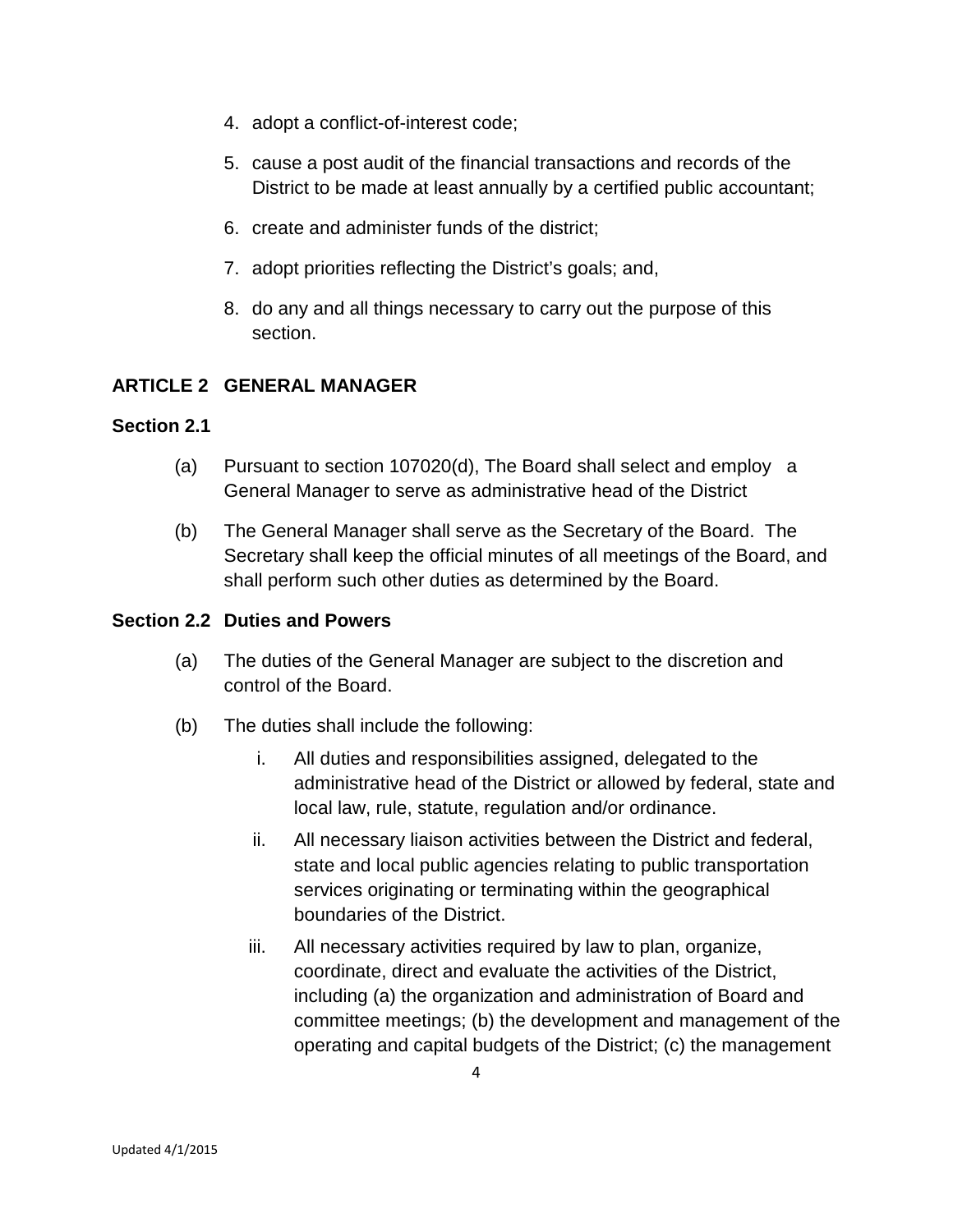of transportation-related projects; (d) the performance of contract negotiations, monitoring and administration.

- iv. All personnel matters including the appointment, hiring, compensation, promotion, supervision and discipline of District staff, including employee termination consistent with Board adopted personnel policies and procedures and related labor agreements.
- v. All duties and activities related to procurement, construction, general administration, maintenance and operation of GCT facilities and equipment and transit programs as necessary and required to carry out Board approved District policies.
- vi. Direct the planning, organization and operation of services and facilities.
- vii. Develop a District travel and reimbursement policy.
- viii. Direct studies of organization, operation, functions and activities relating to the economy, efficiency and improvement of services and facilities.
- ix. Direct activities which fulfill all duties mandated by federal or state law, regulations or an accreditation authority.
- x. All necessary activities related to federal and state legislative matters concerning public transportation in the District.
- xi. All necessary activities required of the Secretary of the Board.
- xii. Such other duties and responsibilities as may be, from time to time, assigned or delegated by the Board.
- xiii. The general manager may delegate certain duties and responsibilities to other staff where to do so is in the furtherance of District goals and objectives.

# **ARTICLE 3 DISTRICT COUNSEL**

**Section 3.1** a. Pursuant to section 107020(d), the Board shall select and employ District Counsel to serve as its legal counsel.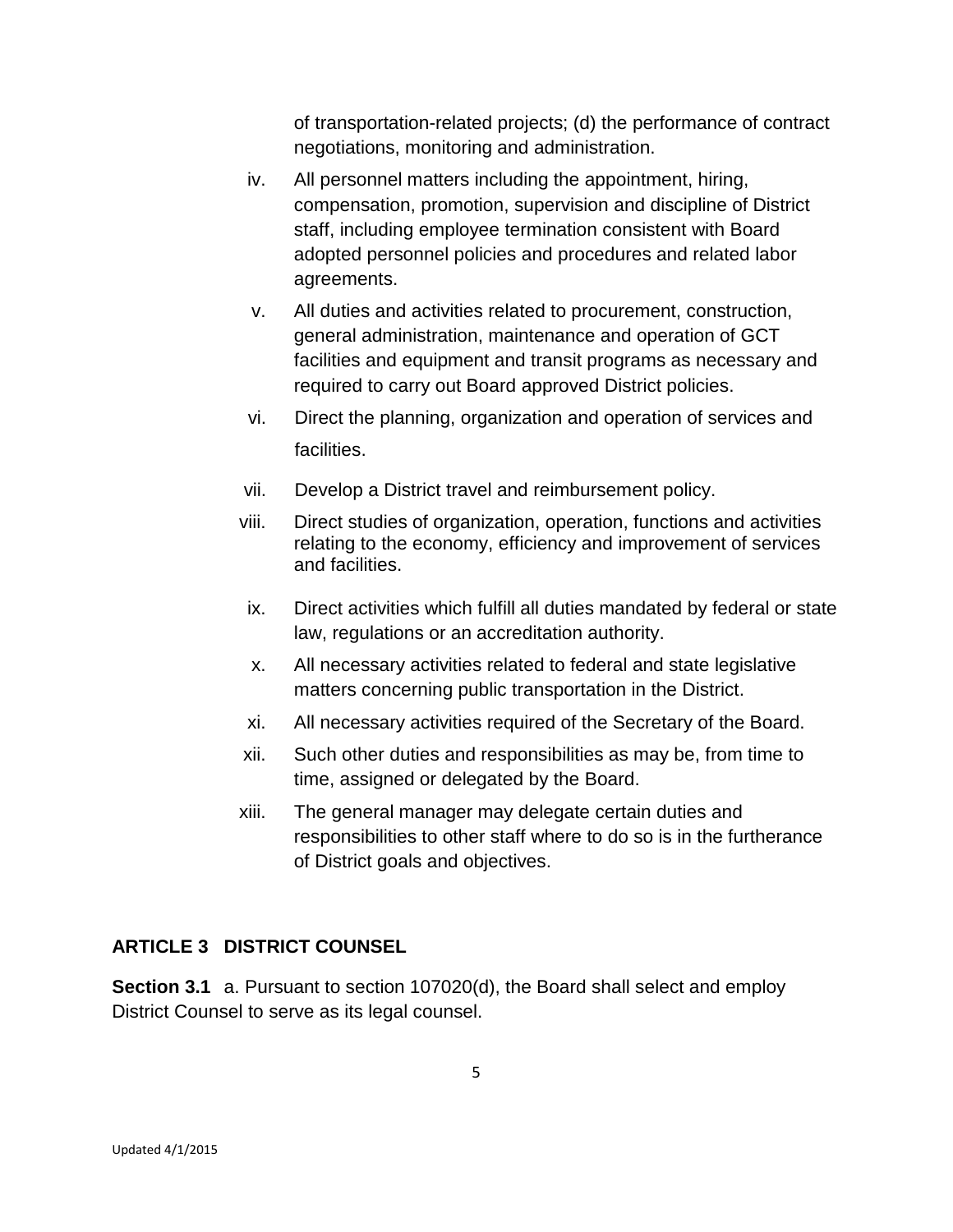(a) The District Counsel shall be admitted to the practice of law in courts of this state.

## **Section 3.2 Duties and Powers**

- (a) The duties of the District Counsel are subject to the discretion and control of the Board.
- (b) Duties and powers shall include the following:
	- i. Represent and advise, if authorized and directed by the Board, the Board of Directors and all District officers, committees, or departments in all matters pertaining to their office.
	- ii. Represent and appear, if authorized and directed by the Board, for the District and any officer or employee, in any and all actions and proceedings in which the District or any officer or employee, in or by reason of their official capacity, is concerned or is a party; however, the Board shall have oversight of all legal business and proceedings and may employ other attorneys to take charge of any litigation or matter, or to assist the District Counsel therein.
	- iii. Attend all meetings of the Board as directed by the Board and give legal advice or opinions in writing whenever requested to do so by the Board, or by any of the committees or officers of District.
	- iv. Review contracts to be made by the District and provide the Board, its officers, and staff with legal advice regarding same.
	- v. Assist in the preparation of any and all proposed ordinances or resolutions for the District and amendments thereto.
	- vi. Perform such other acts relating to the office as the Board shall require.
	- vii. Upon vacating the office, surrender to the Board all books, papers, files, and documents, in any form, pertaining to the District's affairs.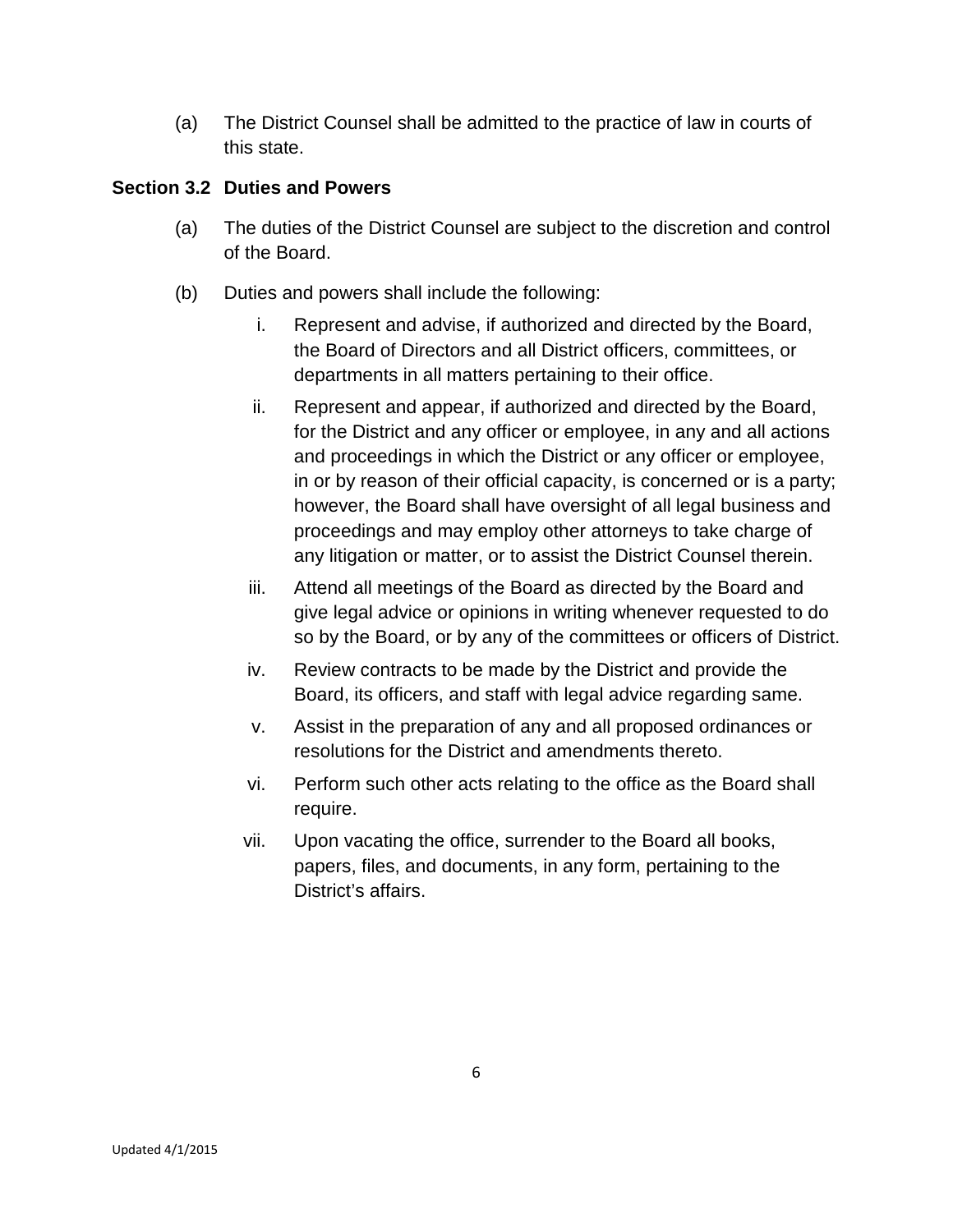## **ARTICLE 4 MEETINGS**

#### **Section 4.1 Quorum**

(a) No action of the Board shall be taken unless a quorum thereof is present to commence the meeting. A majority of the non-weighted voting membership of the Board shall constitute a quorum.

#### **Section 4.2 Regular Meetings**

- (a) Regular meetings of the District Board shall be held once per month, unless the schedule is modified by a majority vote of the Board of Directors. If the regular meeting day falls on a holiday, no meeting shall be held. Regular meetings may also be held on other days and times or cancelled, as the District requires, upon appropriate notice and approval of a majority of the Board. Unless otherwise decided by a majority of the Board, and properly and timely noticed, meetings shall be held at the noticed location.
- (b) The regular meeting schedule shall be published for the upcoming year and approved by the Board by December of each year.
- (c) The Chair, in consultation with the General Manager, may cancel any regular meeting if there are no items presented that require the District's immediate action.
- (d) Meetings of the Board shall be open and public and all persons shall be admitted to attend except as otherwise allowed by law or when a closed session is authorized pursuant to applicable state law and properly noticed in accordance therewith.
- (e) Board meetings shall be conducted in compliance with the Ralph M. Brown Act (Government. Code Section 54950 *et seq.*) and with Roberts Rules of Order for procedural matters.

#### **Section 4.3 Closed Sessions**

All closed sessions shall be noticed and conducted in compliance with the Ralph M. Brown Act, as required by section 107012.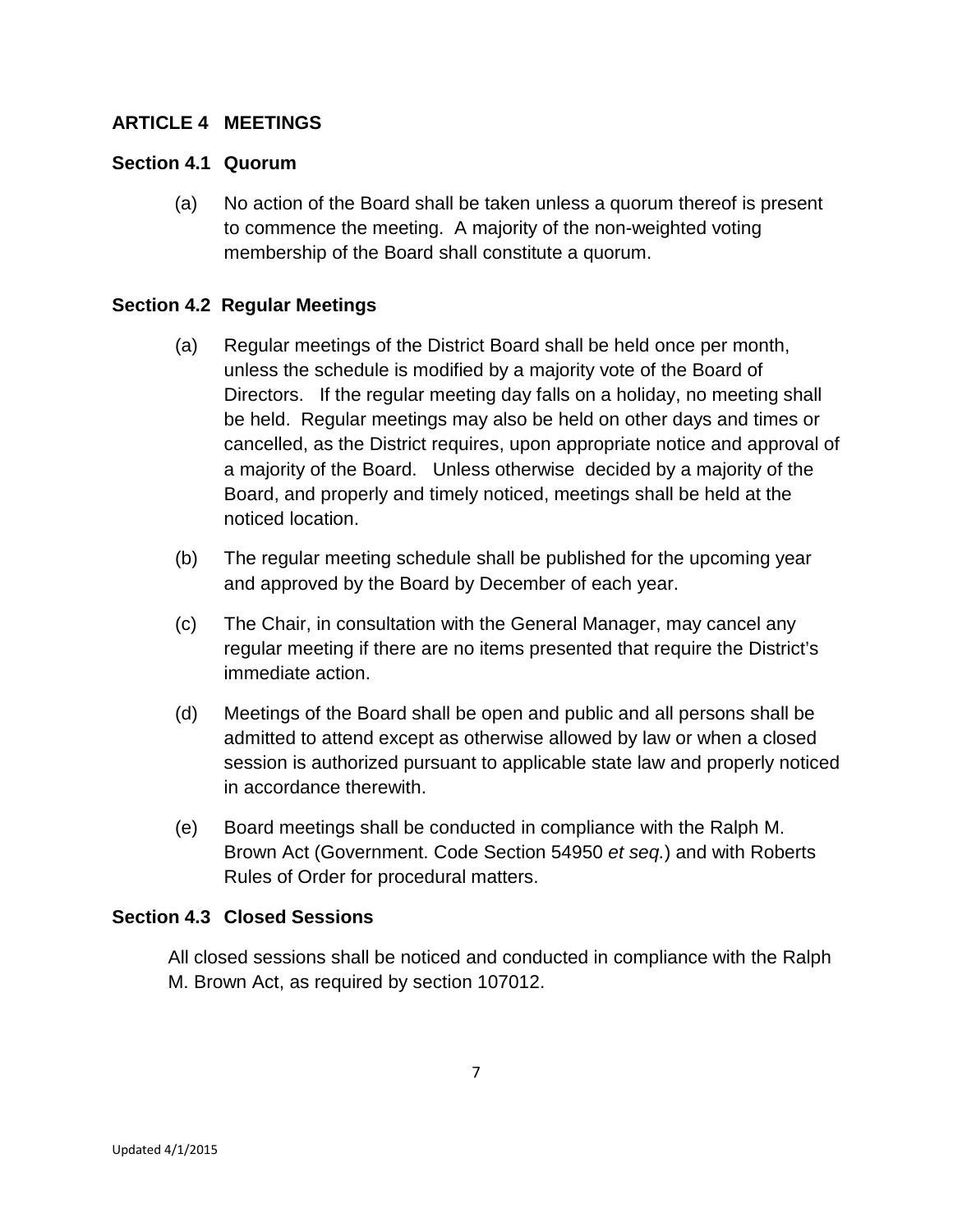## **Section 4.4 Special Meetings**

All special meetings shall be noticed and conducted in compliance with the Ralph M. Brown Act, as required by section 107012.

## **Section 4.5 Emergency Meetings**

All emergency meetings shall be noticed and conducted in compliance with the Ralph M. Brown Act, as required by section 107012.

#### **Section 4.6 Agenda**

The Agenda for the District Board meeting will be prepared by District staff and the Chair. The Agenda will be posted in conformance with the Ralph M. Brown Act. Agenda packets shall be distributed to Directors, alternates, and ex-officio members. These may be distributed electronically upon request.

## **Section 4.7 Conduct of Meetings**

- (a) **Call to Order.** The Chair, Vice Chair or if required in the absence of the Chair and Vice Chair or such other Director as may be presiding, shall at the hour appointed for the meeting, immediately call the Board to order when a quorum is present. The Chair shall preserve strict decorum at all meetings. The Chair shall state every question coming before the Board, call for the vote, announce the decisions of the Board, and decide all questions of order, subject, however, to an appeal to the Board, in which a majority vote of the Board shall govern and conclusively determine such question of order.
- (b) **Rights of Chair.** The Chair, or such other Director as may be presiding, may second and debate, subject only to such limitation of debates as set forth in Roberts Rules of Order. The Chair shall not be deprived of any of the rights and privileges of a Director by reason of holding the position of Chair.

#### **Section 4.8 Meeting Minutes of Open Meetings**

(a) The General Manager, or designee, shall attend all open meetings of the Board and record, maintain, and prepare minutes of the proceedings of the Board.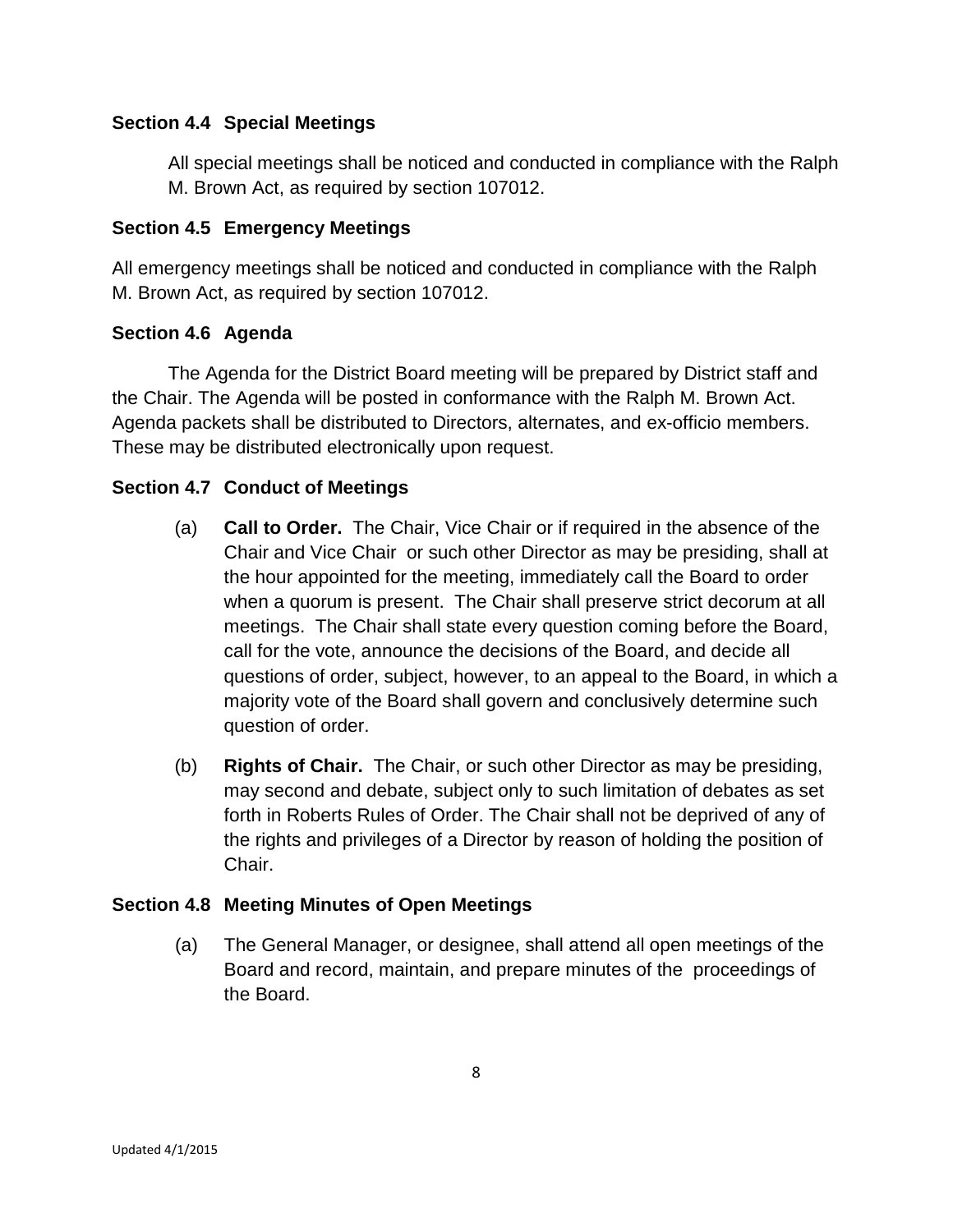- (b) Unless the reading of the minutes of the open meetings of the Board is requested by the Board by a majority vote, such minutes may be approved without reading if the Secretary/General Manager has previously furnished each Director with a synopsis thereof.
- (c) The approved Minutes shall be the official record of the Board meeting.

## **Section 4.9 Meeting Minutes of Closed Sessions**

(a) The General Manager, or designee, shall attend each closed session unless otherwise directed to do so by the Board and may keep and enter into a minute book a record of topics discussed and decisions made at the meeting. The closed session minute book is not a public record and shall be kept confidential. This minute book shall be available only to voting Directors or, if a violation of the Ralph M. Brown Act is alleged to have occurred at a closed session, to a court of general jurisdiction.

## **ARTICLE 5 VOTING**

- (a) **Voice Vote.** Subject to the will of a majority of the voting Directors in attendance, the Chair shall call for voting on a motion by voice vote without calling the roll.
- (b) **Calling the Roll.** Any Director may call for a roll call vote.
- (c) **Minimum vote.** Except as may otherwise be required by State law and except as otherwise indicated in these Bylaws, no action or recommendation of the Board shall be valid unless a majority of a quorum of voting Directors concur therein.
- (d) Each Director has a duty to vote when present at a meeting on matters coming before the Board or a Board Committee unless the Director has notified the Board of a legal conflict of interest in accordance with state or federal law. If a conflict of interest is disclosed, the Director shall adhere to all state legal requirements.
- (e) Each Director shall have one vote, except that a Director appointed by a member whose population is 100,000 or more shall have a vote whose value and effect is equal to 2.0 votes on only the following pursuant to section 107010(d):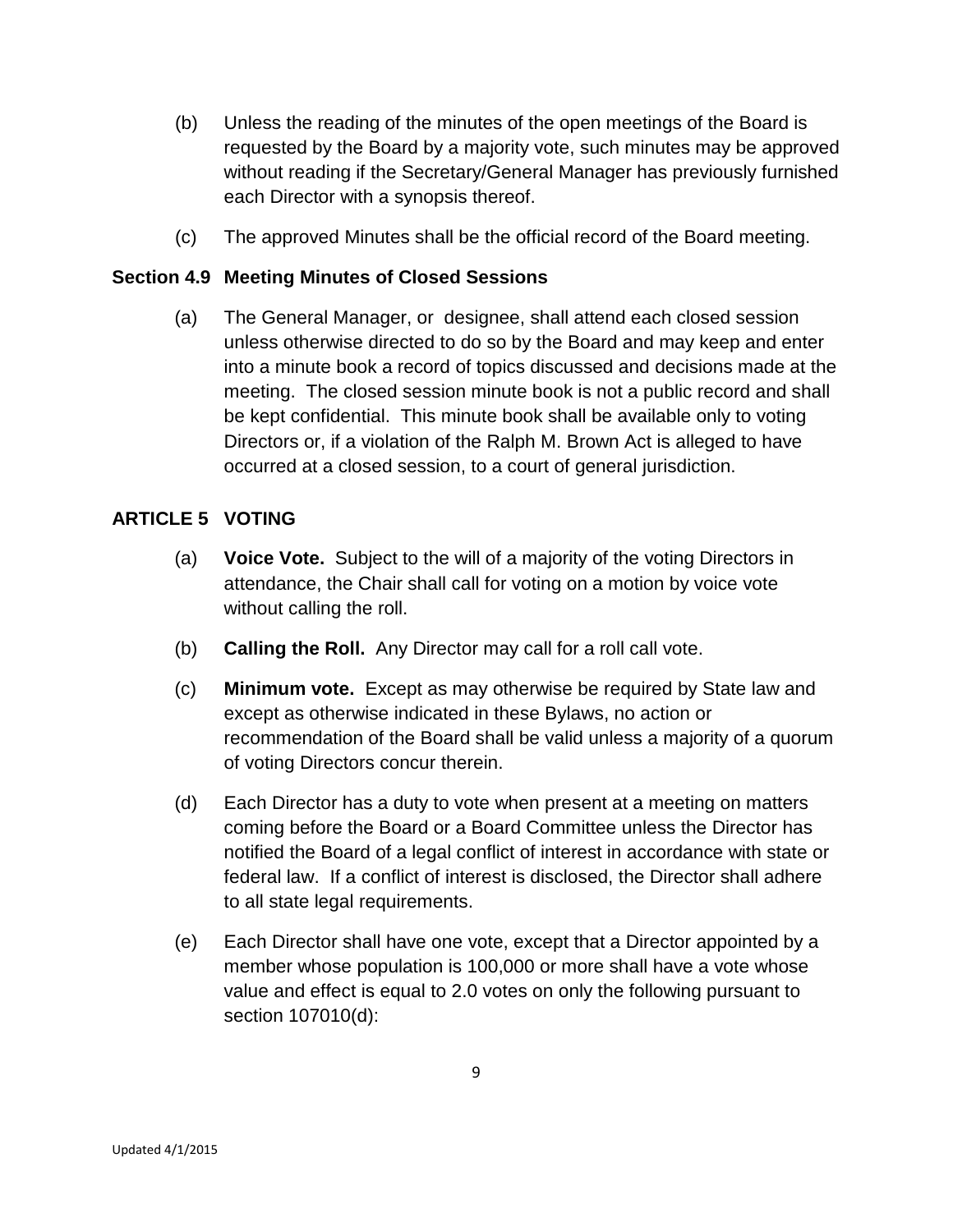- i. Annual budget;
- ii. Midyear budget changes and amendments; and,
- iii. Capital expenditures of five million dollars (\$5,000,000) or more.

## **ARTICLE 6 COMMITTEES**

#### **Section 6.1 Establishing Committees**

- (a) Subject to the will of a majority of the Board, the Chair, or the Vice Chair in the Board Chair's absence, may establish standing and ad hoc committees, as are determined necessary. The number and function of each committee shall be determined by the Board; however, the number of Directors on any committee must be fewer than a quorum of the Board. These committees shall act to provide advice and recommendation to the Board on policy matters.
- (b) These committees shall include Directors as selected by the Chair and such other persons, including District staff and public members, as selected by the Board.
- (c) Any establishment of a committee shall specify the purpose of the committee, the length of time the committee shall serve, and the times and methods by which the committees shall report to the Board. Meeting times and dates of the committee shall be established by a majority of the committee members. Written minutes of each meeting shall be maintained.
- (d) Standing Committee meetings shall be conducted in compliance with the Ralph M. Brown Open Meeting Act.
- (e) Directors who are not committee members may attend committee meetings as observers. Appointees to committees serve at the pleasure of the Board, except that no appointee will be removed from office for an illegal reason including the exercise of his/her right to speak about matters of public concern.

#### **Section 6.2 Standing Committees**

(a) The majority of the Directors may create and dissolve standing and ad hoc committees as needed.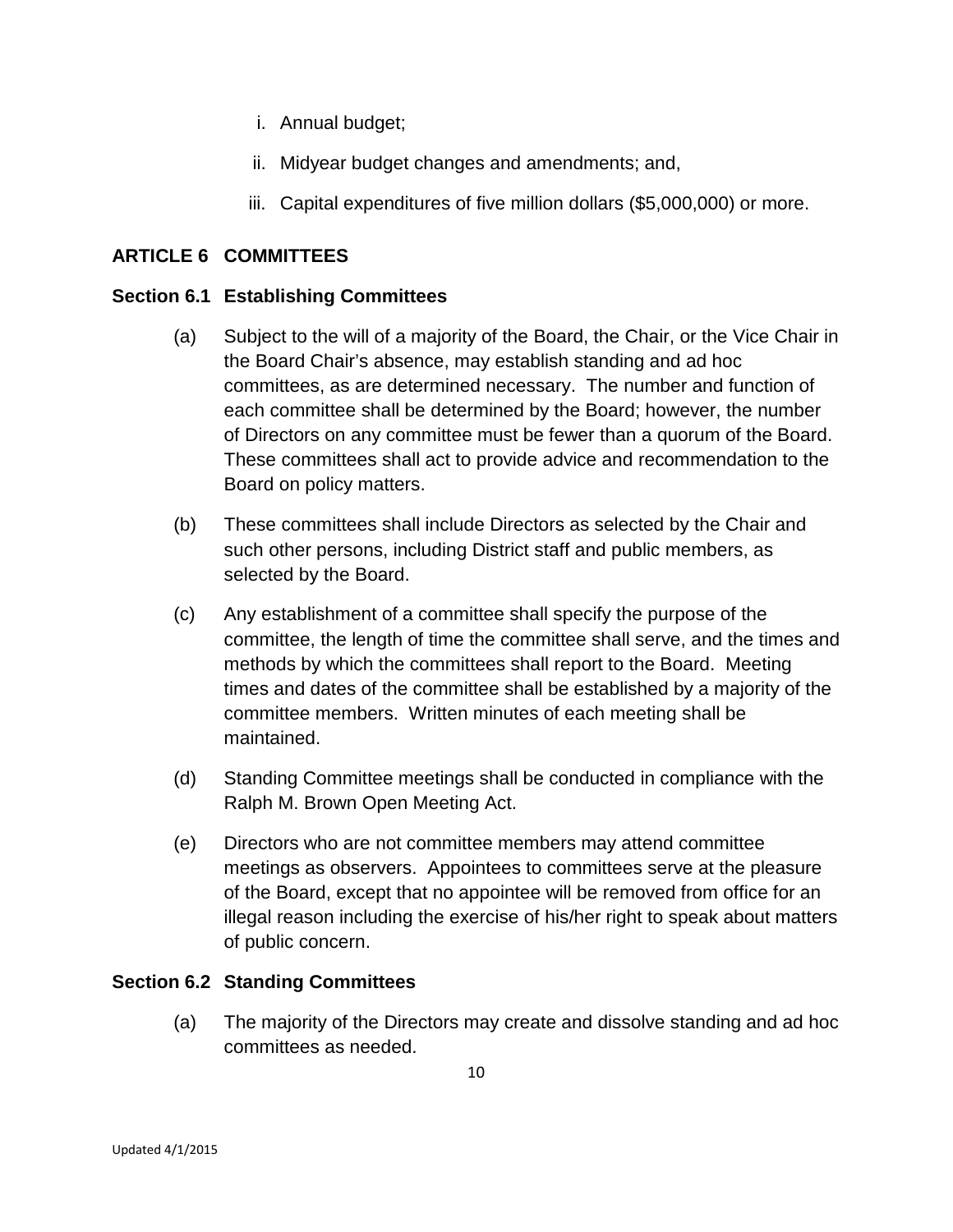(b) **Technical Advisory Committee (TAC).** The TAC committee is a standing committee to the Board on technical matters related to specified transportation activities of the District. The TAC shall be composed of management staff of each member jurisdiction, or their respective designees. In addition, the Board may appoint one representative each from the Ventura County Transportation Commission and any other public members as ex officio, nonvoting members.

## **Section 6.3 Advisory Committees**

- (c) The Board shall establish advisory committees to provide input and guidance on policy issues and programs. Each member of this committee shall serve at the will of the Board.
- (d) Meeting times and dates of the advisory committees shall be established by a majority of the committee members. Written minutes of each meeting shall be kept.

# **ARTICLE 7 COMPENSATION AND REIMBURSEMENTS**

#### **Section 7.1 Stipend**

- (a) To the extent permitted by law, each Director shall be eligible to be paid a stipend for each Board meeting actually attended where a quorum is present and for each committee meeting or other official meeting attended by a Director in his or her official capacity. An alternate shall be entitled to a stipend only if the appointed Director is not present at the meeting and only one stipend per meeting shall be paid per jurisdiction.
- (b) The compensation amount per meeting shall be determined by an action of the Board. If the Board enacts any change to compensation, it becomes effective January  $1<sup>st</sup>$  of the next calendar year.

#### **Section 7.2 Reimbursements**

(a) Each Director shall be reimbursed for actual and necessary expenses incurred in the performance of official District duties.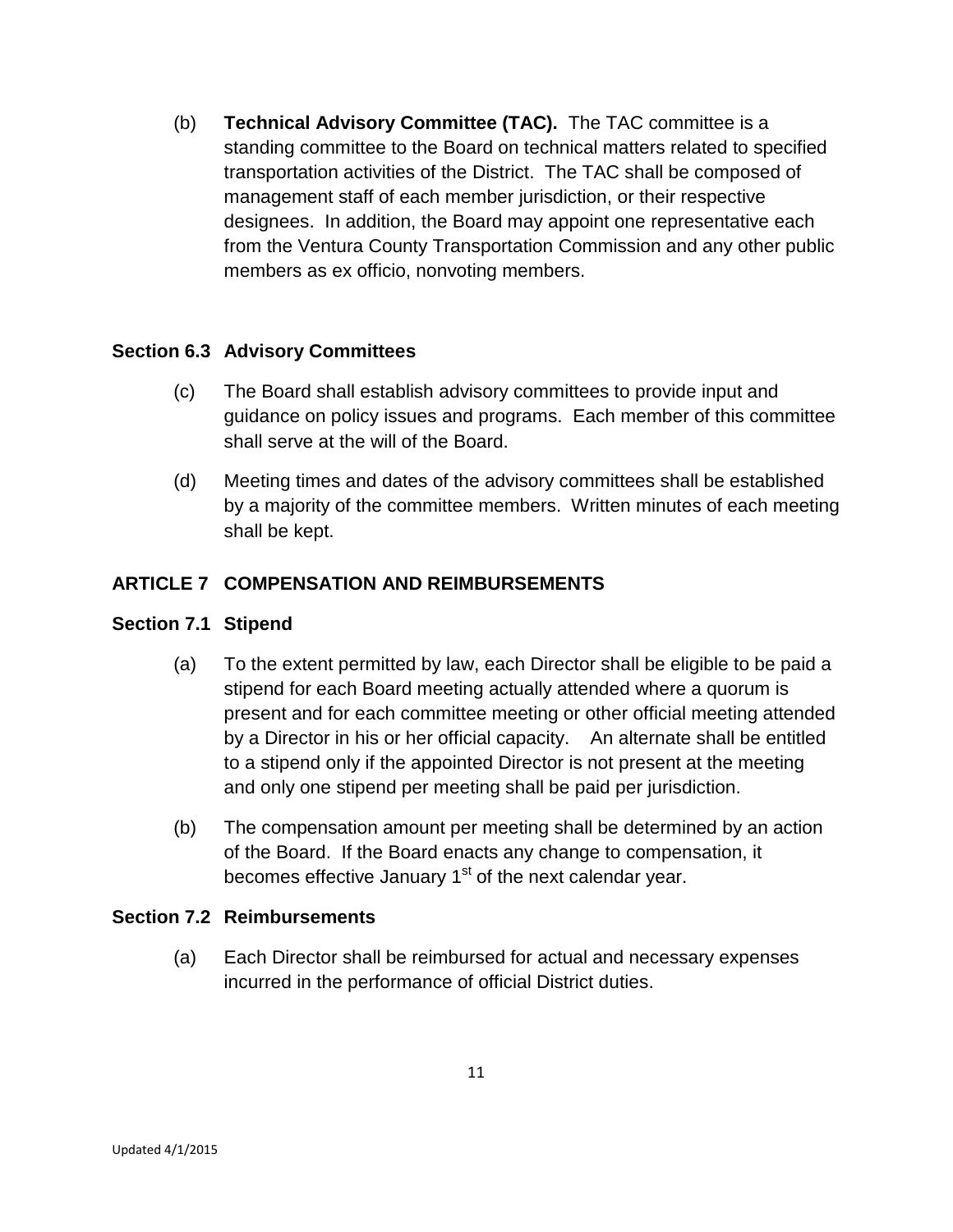- (b) Reimbursement for travel, meals, and other actual and necessary expenses shall be in accordance with the District Travel Policy that applies to all District employees, and elected and appointed representatives.
- (c) Associated reimbursements by other, non-District agencies shall be deducted from the total reimbursement amount.
- (d) If a Director is reimbursed in full by a local agency for expenses incurred while acting in the role of a Director, he or she shall not be eligible for reimbursement by the District.
- (e) The Board in a public meeting shall approve all expenses that do not fall within the District Travel Policy before the expense is incurred.
- (f) Directors shall provide brief reports about the meetings attended at the expense of the District at the next regular meeting of the Board in which the member is in attendance. The report may be provided in writing or orally.

# **ARTICLE 8 BUDGET PROCESS**

- (a) For each fiscal year (July 1st of each year to June  $30<sup>th</sup>$  of the following year), the Board shall adopt a District budget for capital and operating expenses, as well as capital and operating revenues. The budget shall be inclusive of a determination of the amount of Transportation Development Act funds (TDA Funds) to be subvented to member jurisdictions to cover expenditures for operating and maintaining locally-owned transit services and capital needs.
- (b) The TDA Funds Base Year shall be Fiscal Year 2014/15, adjusted annually based on the Los Angeles area Consumer Price Index. Unless exempted by the enabling legislation, Member Agency expenditures of no more than ten percent (10%) above the adjusted base year for locally owned, maintained and operated transit services and capital needs for facilities shall be submitted to the District by no later than February  $15<sup>th</sup>$  of each fiscal year as input to the budget development process. Expenditures in excess of the 10% above the adjusted Base Year shall be subject to the GCT capital planning process. The base year may be redetermined by Board action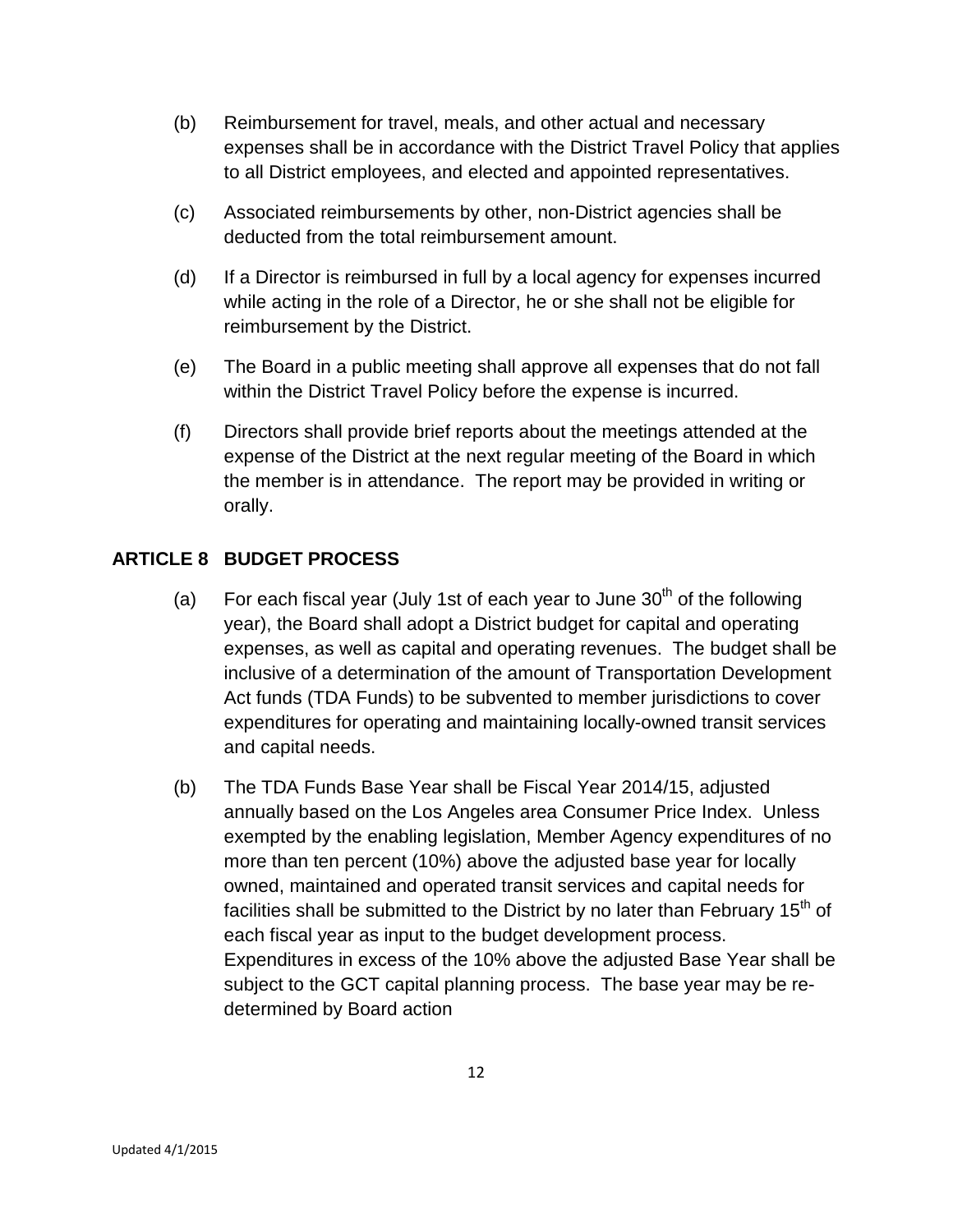- (c) The General Manager shall introduce a proposed budget by no later than the May meeting of the Board of Directors.
- (d) The Board shall adopt at least a preliminary budget by June  $30<sup>th</sup>$  of each year, which shall serve as the tentative District budget pending adoption of a final budget. A final budget shall be adopted by no later than August 30th of each year.

# **ARTICLE 9 ORDINANCES AND RESOLUTIONS**

- (a) Ordinances and /or Resolutions of the Board may be adopted conditionally and referred to the District Counsel for drafting in the proper form. Resolutions shall be numbered consecutively and annually and copies thereof shall be maintained by the Secretary of the Board and made available to the public.
- (b) A copy of each final Ordinance or Resolution shall be delivered to each Director and Member.

## **ARTICLE 10 APPEALS**

- (a) All Board decisions are final. A motion to reconsider action taken by the Board may be made only on the day the action is taken. The motion to reconsider may be made only by a Director who voted with the prevailing side. This does not prevent a Director from making or remaking the same or any other motion at a subsequent meeting of the Board.
- (b) Any judicial review of a Board decision shall be undertaken within the time limits established by law, after exhaustion of any applicable administrative remedies.

#### **ARTICLE 11 CONFLICT OF INTEREST AND ETHICS**

Directors are subject to conflict of interest laws, including Government Code section 1090 and the 1974 Political Reform Act (Government Code Section 8100 et seq.), and must identify and disclose any conflicts and refrain from participating in any manner in matters in which they have a conflict in accordance with the applicable statutes. Directors agree to adhere to all relevant standards established by state or federal law regarding ethical behavior.